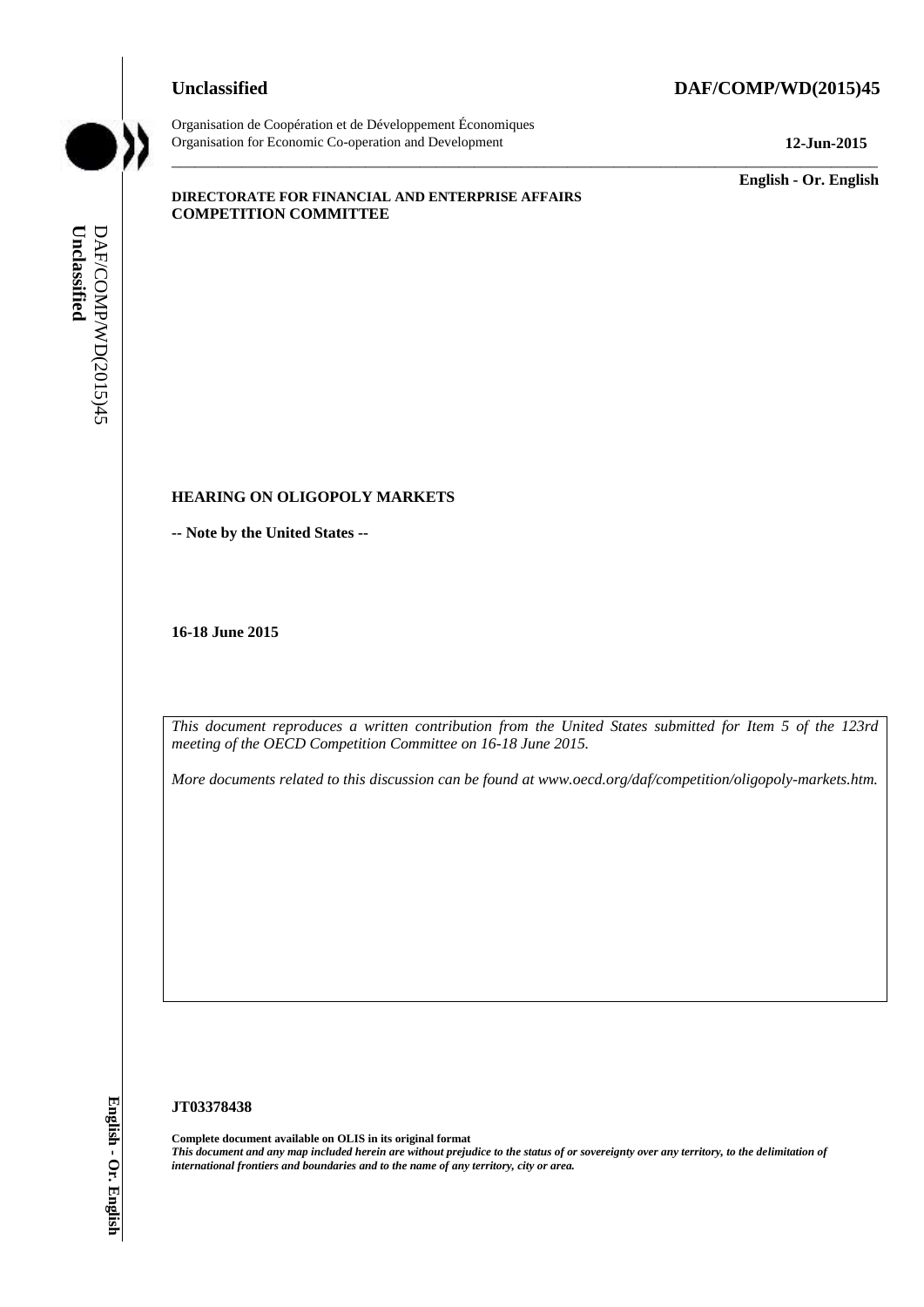$\overline{1}$ 

## **UNITED STATES**

1. Following on our submissions to previous OECD roundtables on oligopolies, notably the 1999 submission of the U.S. Department of Justice and the U.S. Federal Trade Commission on Oligopoly (describing the theoretical and economic underpinnings of U.S. enforcement policy with regard to oligopolistic behavior), 1 and the 2007 U.S. submission on facilitating practices in oligopolies,<sup>2</sup> this submission focuses on certain approaches taken by the Federal Trade Commission ("FTC") and the U.S. Department of Justice Antitrust Division ("DOJ") (together, "the Agencies") to prevent the accumulation of unwarranted market power and address oligopoly issues.

2. Pursuant to U.S. competition policy, the Agencies can address the welfare-reducing effects of oligopoly behavior through enforcement as well as other means. A primary enforcement mechanism to protect existing competitive market structures is to prevent the accumulation of unwarranted market power in the first place, by condemning under Section 7 of the Clayton Act mergers and acquisitions whose effect may be substantially to lessen competition. U.S. merger policy can thus avoid or eliminate some future oligopoly issues by preventing market concentration that would likely lead to higher prices, lower output, or reduced innovation. An effective non-merger tool is to challenge agreements among competitors that unreasonably restrain trade under Section 1 of the Sherman Act. While such agreements are unlawful whether express or tacit, the latter are more challenging to identify, analyze, and prove to a trier of fact. Conscious parallel conduct or other interdependent actions based on awareness of competitors' actions, without more, will not be enough to infer an agreement.<sup>3</sup> Conduct facilitating the exercise of market power is prohibited under Section 1 where firms have reached an express or tacit understanding. Invitations to collude that are not accepted fall outside Section 1's scope, but can be reached under Section 5 of the Federal Trade Commission Act.

3. This submission provides background on the use of both enforcement and non-enforcement activities in the United States to address oligopoly issues and presents recent examples. It begins with a discussion of merger enforcement and how it has evolved over time. Next it describes how the U.S. enforcement agencies seek to promote competitive market structure by engaging with government entities through statutory review authority and competition advocacy. Finally, the submission offers examples of enforcement against conduct facilitating the exercise of market power.

<sup>1</sup> The 1999 submission (DAFFE/CLP(99)25), available at [https://www.ftc.gov/policy/reports/us](https://www.ftc.gov/policy/reports/us-submissions-oecd-other-international-competition-fora#1999)[submissions-oecd-other-international-competition-fora#1999,](https://www.ftc.gov/policy/reports/us-submissions-oecd-other-international-competition-fora#1999) also highlights the difficulties in and costs of imposing remedies for such conduct.

<sup>&</sup>lt;sup>2</sup> The 2007 submission (DAF/COMP/WD(2007)112 is available at [https://www.ftc.gov/sites/default/files/attachments/us-submissions-oecd-and-other-international](https://www.ftc.gov/sites/default/files/attachments/us-submissions-oecd-and-other-international-competition-fora/usfp.pdf)[competition-fora/usfp.pdf.](https://www.ftc.gov/sites/default/files/attachments/us-submissions-oecd-and-other-international-competition-fora/usfp.pdf)

<sup>3</sup> *See* 1999 submission of the U.S. Department of Justice and the U.S. Federal Trade Commission on Oligopoly (DAFFE/CLP(99)25), available at [https://www.ftc.gov/policy/reports/us-submissions](https://www.ftc.gov/policy/reports/us-submissions-oecd-other-international-competition-fora#1999)[oecd-other-international-competition-fora#1999,](https://www.ftc.gov/policy/reports/us-submissions-oecd-other-international-competition-fora#1999) for an explanation of the theoretical and economic rationale supporting this approach.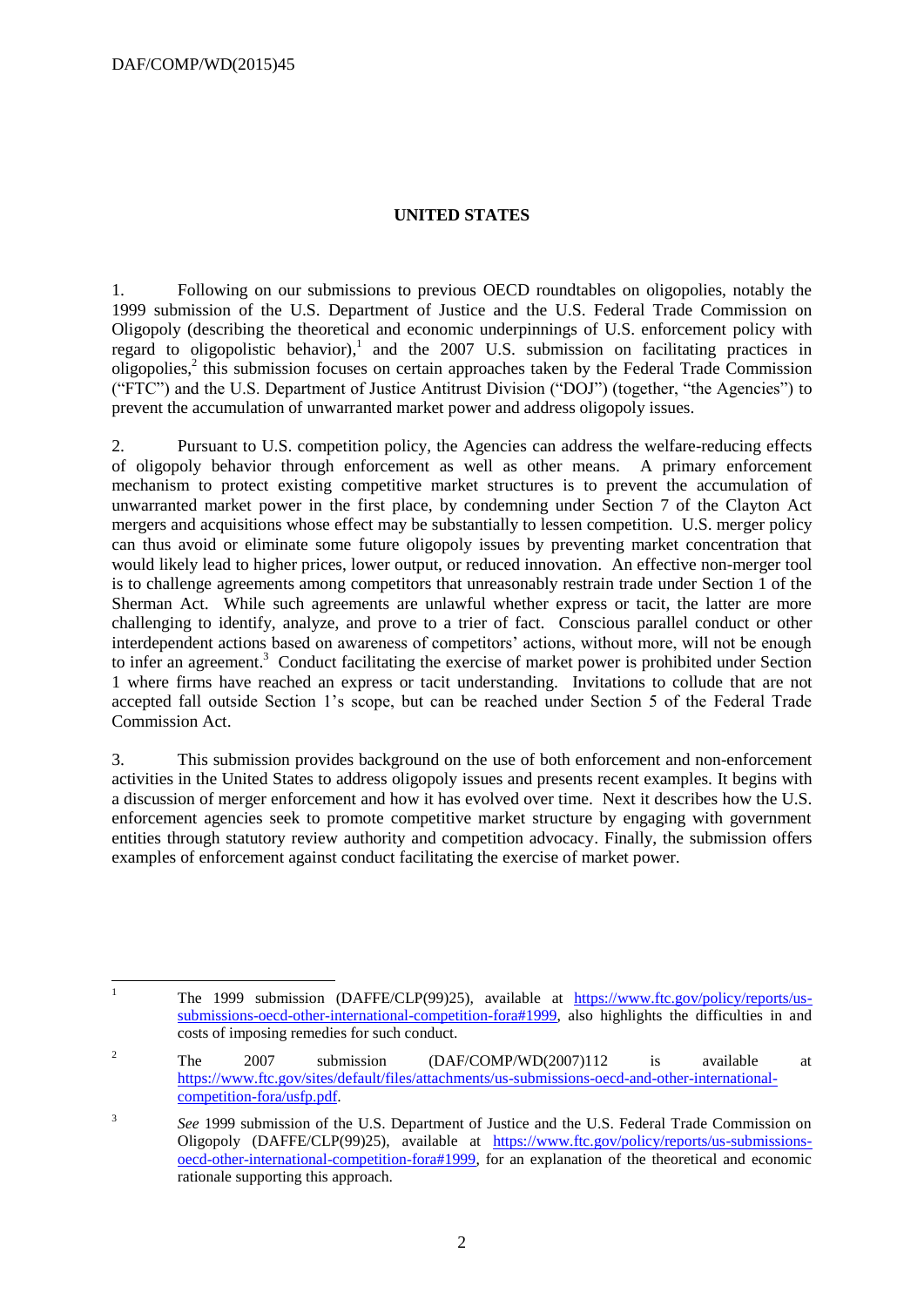## **1. Merger Enforcement to Maintain Competitive Market Structures**

4. In the mid Twentieth Century, two tenets of U.S. antitrust policy were that competition is apt to be quite weak in markets with few competitors<sup>4</sup> and that the Sherman Act's prohibition on agreements in restraint of trade is not sufficient to address oligopoly issues.<sup>5</sup> To remedy this statutory gap, Congress adopted new legislation in 1950,<sup>6</sup> which amended Section 7 of the Clayton Act to cover mergers and asset purchases, in addition to stock acquisitions, when there is a "reasonable probability" that an effect of the transaction would be "substantially to lessen competition."<sup>7</sup> Congress intended the amended Section 7 "to cope with monopolistic tendencies in their incipiency and well before they have attained such effects as would justify a Sherman Act proceeding."<sup>8</sup> Decisions of the Supreme Court citing this intention articulated what came to be known as the "incipiency doctrine."<sup>9</sup>

5. The amended Section 7 afforded an opportunity to implement a preventive (as opposed to corrective) antitrust policy,<sup>10</sup> and commentators argued that horizontal mergers violated Section 7 when the merged firm would control a substantial share of industry output,  $\tilde{I}$  or the merger would contribute to a trend to increased concentration.<sup>12</sup> In the 1963 *Philadelphia National Bank* decision, the Supreme Court declared

*that a merger which produces a firm controlling an undue percentage share of the relevant market, and results in a significant increase in the concentration of firms in that market, is so inherently likely to lessen competition substantially that it must be enjoined in the absence of evidence clearly showing that the merger is not likely to have such anticompetitive effects.*<sup>13</sup>

 $\overline{A}$ <sup>4</sup> The most prominent expositions of this view were Edward H. Chamberlin, Duopoly: Value Where Sellers Are Few, 44 *Quarterly J. of Economics* 63 (1929) and William Fellner, *Competition Among the Few* (1949).

<sup>5</sup> *See, e.g.*, George J. Stigler, The Case Against Big Business, *Fortune*, May 1952, at 123, 164 ("In industries dominated by a few firms there is no need for formal conspiracies . . . . An informal code of behavior gradually develops in the industry: Firm X announces the new price, and except in very unusual circumstances Y and Z can be relied upon to follow. So long as there are a few big businesses in an industry, we simply cannot expect more than the tokens of competitive behavior.").

<sup>&</sup>lt;sup>6</sup> Before 1950, the Sherman Act had been a basis for challenging mergers. A notable early success was *Northern Securities Co. v. United States*, 193 U.S. 197 (1904). A failure that spurred the 1950 legislation was *United States v. Columbia Steel Co.*, 334 U.S. 495 (1948).

<sup>7</sup> Senate Report No. 1775, 81st Cong., 2d Sess. at 6.

<sup>8</sup> *Id.* at 4-5.

<sup>9</sup> *See* Brown Shoe Co. v. United States, 370 U.S. 294, 317 (1962) (Section 7 provided "authority for arresting mergers at a time when the trend to a lessening of competition in a line of commerce was still in its incipiency."); United States v. Von's Grocery Co., 384 U.S. 270, 277 (1966) ("Congress sought to . . . arrest[] a trend toward concentration in its incipiency before that trend developed to the point that a market was left in the grip of a few big companies."); FTC v. Procter & Gamble Co., 386 U.S. 568, 577 (1967) ("Section 7 of the Clayton Act was intended to arrest the anticompetitive effects of market power in their incipiency.").

<sup>10</sup> *See* George J. Stigler, Mergers and Preventative Antitrust Policy, 104 *U. Pa. L. Rev.* 176 (1955).

<sup>11</sup> *See e.g., id.* at 182.

<sup>12</sup> *See* Derek C. Bok, Section 7 of the Clayton Act and the Merging of Law and Economics, 74 *Harvard L. Rev.* 226, 308-10 (1960).

<sup>13</sup> United States v. Philadelphia Nat'l Bank, 374 US 321, 363 & n.38 (1963). Subsequent decisions articulated the rationale for the structural presumption. Judge Bork explained that "the theory [is] that, where rivals are few, firms will be able to coordinate their behavior, either by overt collusion or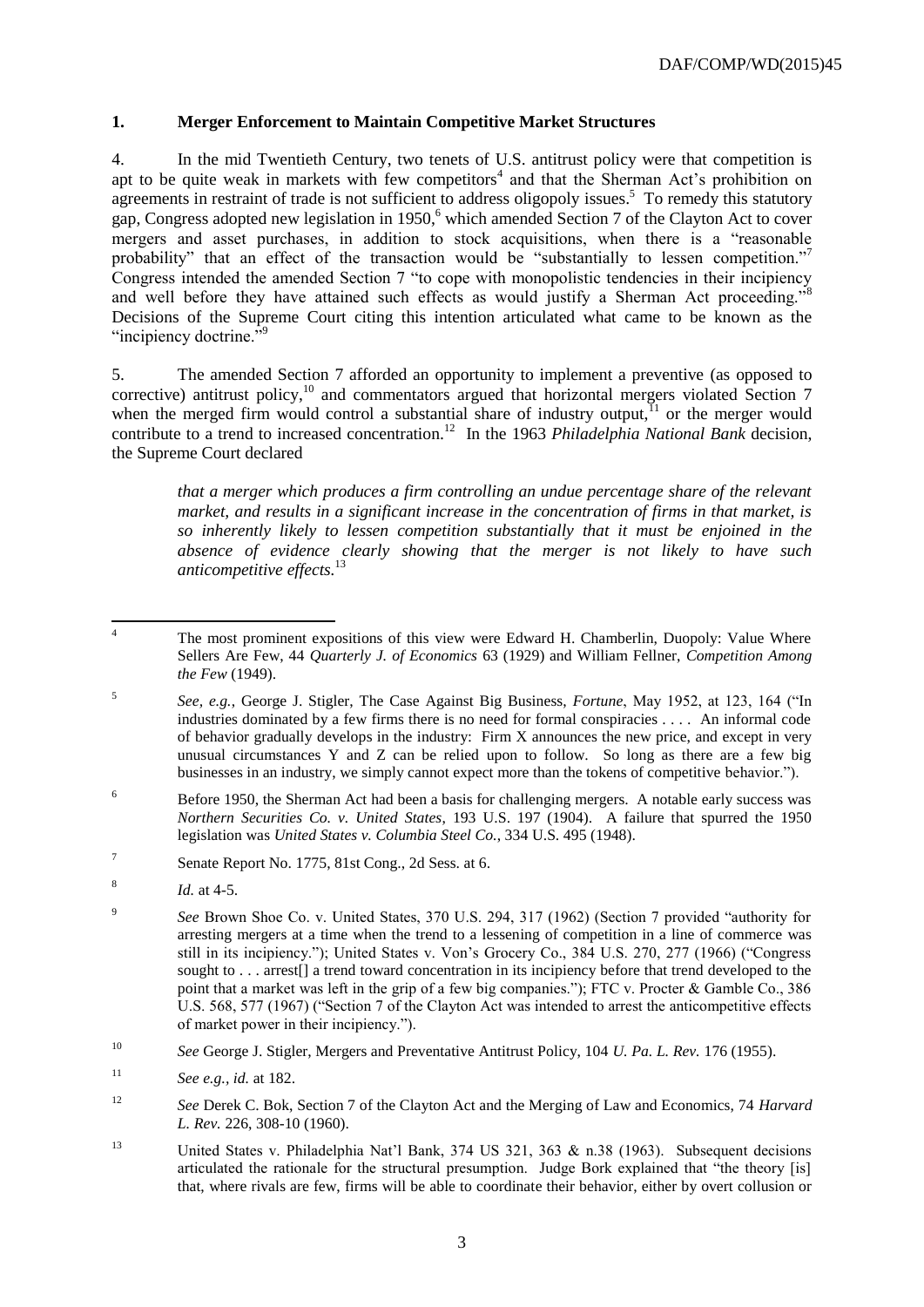6. During the 1960s, Section 7 of the Clayton Act was used to prevent an increase in concentration, even in markets where concentration was still at a very low level.<sup>14</sup>

7. Merger enforcement standards have evolved significantly since the 1960s as the consensus shifted on the competitive concerns associated with moderate levels of concentration. The current U.S. Horizontal Merger Guidelines ("Guidelines") presume horizontal mergers are likely to enhance market power only when the increase in the Herfindahl-Hirschman Index (HHI) exceeds 200 points and the post-merger HHI exceeds 2500. <sup>15</sup> Additionally, the Agencies' assessment of coordinated effects now goes well beyond market shares and concentration to include previous attempts at collusion, the transparency of the terms of trade, the presence of homogeneous products, and whether sales are small and frequent or occur via large and long-term contracts. But the basic thrust of merger policy on coordinated effects remains the same. As the Guidelines explain:

*Pursuant to the Clayton Act's incipiency standard, the Agencies may challenge mergers that in their judgment pose a real danger of harm through coordinated effects, even without specific evidence showing precisely how the coordination likely would take place.*

*The Agencies are likely to challenge a merger if the following three conditions are all met: (1) the merger would significantly increase concentration and lead to a moderately or highly concentrated market; (2) that market shows signs of vulnerability to coordinated conduct . . . ; and (3) the Agencies have a credible basis on which to conclude that the merger may enhance that vulnerability. An acquisition eliminating a maverick firm . . . in a market vulnerable to coordinated conduct is likely to cause adverse coordinated effects.<sup>16</sup>*

8. Illustrative of contemporary horizontal merger enforcement in the United States is the challenge by the DOJ to the proposed acquisition of an interest in Grupo Modelo by Anheuser-Bush InBev (ABI) that would have given ABI control over imports into the United States. The DOJ's complaint challenging the acquisition alleged that ABI was an established price leader in the United States, yet Modelo constrained ABI's ability to lead prices higher.<sup>17</sup> To maintain the competitive constraint imposed by Modelo, the decree resolving the case required divestiture of key Modelo assets to the U.S. distributor of the brands. The distributor acquired the rights to those brands in the United States as well as Modelo's newest brewery, located near the U.S. border.<sup>18</sup> The decree additionally required the distributor to greatly expand the capacity of the brewery it acquired so that it could produce the entire U.S demand for Modelo brands. Early indications are that the decree has worked as intended. Sales of Modelo brands in the United States have increased significantly, and new

implicit understanding, in order to restrict output and achieve profits above competitive levels." FTC v. PPG Indus., Inc., 798 F.2d 1500, 1503 (D.C. Cir. 1986). Judge Posner explained that, "if conditions are ripe, sellers may not have to communicate or otherwise collude overtly in order to coordinate their price and output decisions; at least they may not have to collude in a readily detectable manner." FTC v. Elders Grain, Inc., 868 F.2d 901, 905 (7th Cir. 1989).

-

<sup>16</sup> *Id.* § 7.1 (omitting internal cross references).

<sup>17</sup> *See* Complaint, United States v. Anheuser-Busch InBev SA/NV, ¶¶ 3-5, 19, 44-61, No. 1:13-cv-00127 (D.D.C., filed Jan. 31, 2013), *available at* [http://www.justice.gov/atr/cases/f292100/292100.pdf.](http://www.justice.gov/atr/cases/f292100/292100.pdf)

<sup>18</sup> *See* Final Judgment and Competitive Impact Statement, United States v. Anheuser-Busch InBev SA/NV, 2013-2 Trade Cases (CCH) ¶ 78,564 (D.D.C. 2013), *available at* http://www.justice.gov/atr/cases/f301300/301335.pdf and http://www.justice.gov/atr/cases/f296000/296027.pdf.

<sup>14</sup> *See* n.9, *supra*.

<sup>15</sup> U.S. Dep't of Justice & Fed. Trade Comm'n, Horizontal Merger Guidelines § 5.3 (2010), *available at* http://www.justice.gov/atr/public/guidelines/hmg-2010.pdf. The Guidelines also state that mergers falling below those thresholds may raise significant concerns.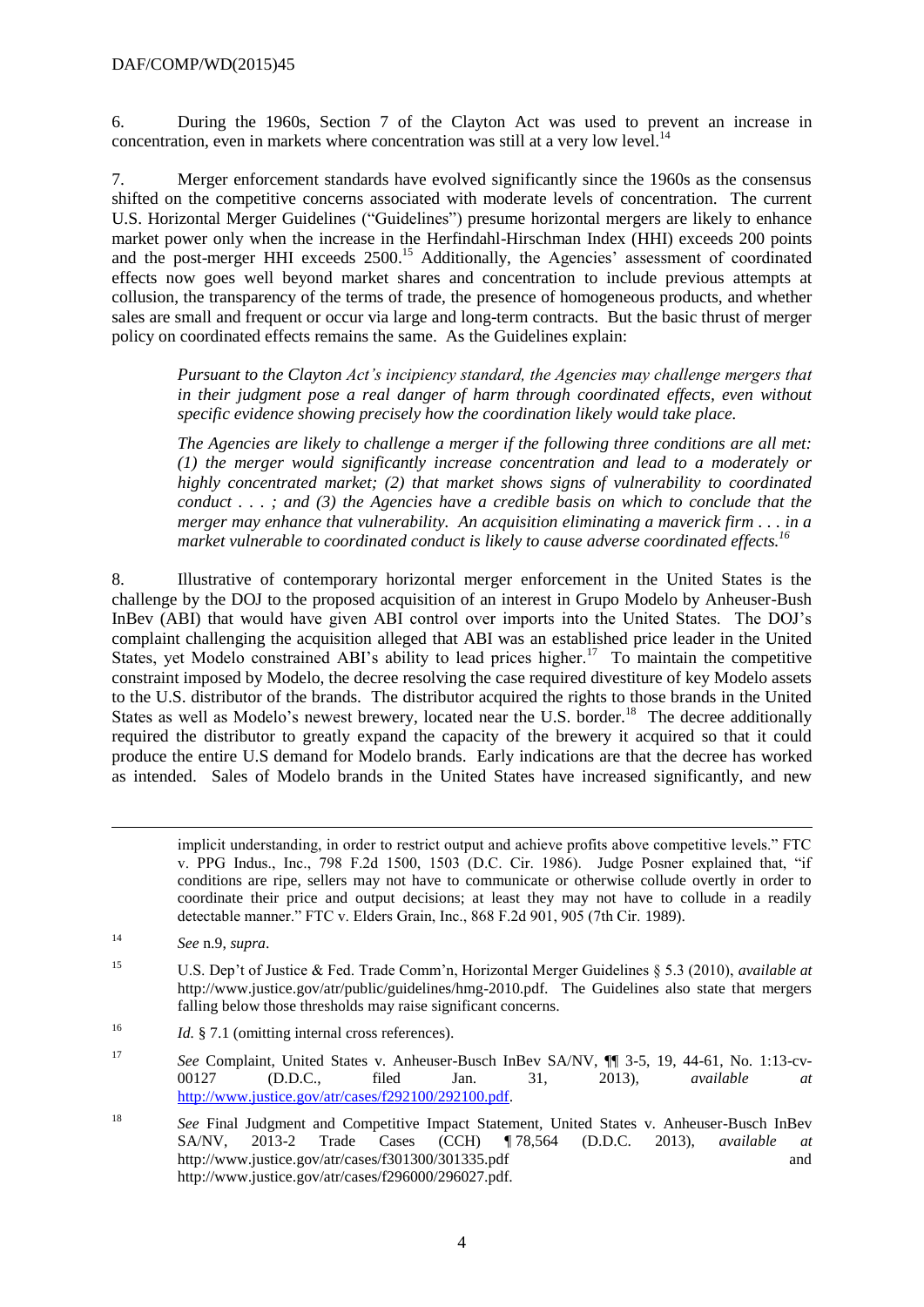brands have been introduced. The constraint placed on ABI's price leadership by the pricing of the Modelo brands appears to be at least as strong as it had been.

9. The FTC's 2013 challenge to Ardagh Group's proposed acquisition of Saint-Gobain Containers, Inc. is another relevant example. In this matter, the FTC alleged that the merger would reduce competition in the market for glass containers for beer and spirits in the U.S. The FTC's complaint<sup>19</sup> noted that the U.S. glass bottle industry was dominated by three firms: the two merging firms and Owens-Illinois, Inc. Concentration was high in both the beer and spirits markets (premerger HHIs of 2,885 and 2,180) and the acquisition would substantially increase the HHIs (by 781 and 1,070 points). The Complaint alleged that the acquisition would increase the likelihood of anticompetitive coordination, pointing to market facts such as low demand growth, tight capacity, stable market shares, and high barriers to entry, and that the three major firms already recognized their mutual interdependence. Owens-Illinois, as a publicly traded firm, provided information in financial reports and public strategy documents, and both Ardagh and Saint-Gobain closely monitored and responded to that information. Furthermore, the three major competitors often succeeded in obtaining, through third parties, non-public information about rivals, and would on occasion act on that information. To remedy concerns about both coordinated and unilateral anticompetitive behavior following the acquisition, the FTC accepted a consent order in which the merging parties would divest six of Ardagh's nine manufacturing plants to a single buyer.<sup>20</sup> The divested plants were configured to produce glass bottles for beer and/or spirits and were geographically dispersed such that the buyer would have a footprint comparable to that of the pre-merger Ardagh.

10. In another 2013 matter, the DOJ challenged the merger of US Airways and AMR Corp. (American Airlines), alleging that the transaction would substantially lessen competition on many routes, largely because industry consolidation had led, and would lead, to cooperation on capacity reductions and fares.<sup>21</sup> The DOJ's allegations detailed how discounting on particular routes was deterred though rivals' pricing initiatives on other routes<sup>22</sup> and how cooperative capacity reductions eased downward pressure on fares generally.<sup>23</sup> The anticompetitive effects threatened by the merger were remedied through the divestiture to aggressive low-cost carriers of assets allowing them to initiate or expand service on many routes. The divested assets included 138 landing and takeoff slots at Washington's National Airport and New York's LaGuardia Airport and ground facilities at five other major airports.<sup>24</sup> In finding the remedy in the public interest, the court cited experience and research supporting the DOJ's prediction that the low-cost carriers' use of the divested assets would inject substantial new competition into many routes.<sup>25</sup> While the full impact of the divestitures is not yet known, low-cost carriers have doubled departures from Washington's National Airport, and the

<sup>19</sup> <sup>19</sup> *See* Complaint for Preliminary Injunction, FTC v. Ardagh Group S.A., Civil No. 13-1021 (D.D.C. filed July 2, 2013), redacted version *available at* http://www.ftc.gov/sites/default/files/documents/cases/2013/07/130701ardaghcmpt.pdf.

<sup>20</sup> *See* Statement of the FTC, https://www.ftc.gov/system/files/documents/public\_statements/298111/140411ardaghcommstmt.pdf.

<sup>21</sup> *See* Amended Complaint, United States v. US Airways Group, Inc. ¶¶ 34-35, 42-47, 59-67, No. 1:13 cv-01236 (D.D.C., filed Aug. 13, 2013, amended Sept. 5, 2013), *available at* http://www.justice.gov/atr/cases/f300400/300479.pdf.

<sup>&</sup>lt;sup>22</sup> *Id.*  $\P$  43.

<sup>23</sup> *Id.* ¶ 59-67.

<sup>&</sup>lt;sup>24</sup> *See* Final Judgment and Competitive Impact Statement, United States v. US Airways Group, Inc., 2014-1 Trade Cases (CCH) ¶ 78,749 (D.D.C. 2014), *available at* http://www.justice.gov/atr/cases/f305400/305489.pdf and http://www.justice.gov/atr/cases/f301600/301618.pdf.

<sup>25</sup> *See* Memorandum Opinion, United States v. US Airways Group, Inc., 2014-1 Trade Cases (CCH) ¶ 78,748 (D.D.C. 2014), *available at* http://www.justice.gov/atr/cases/f305400/305485.pdf.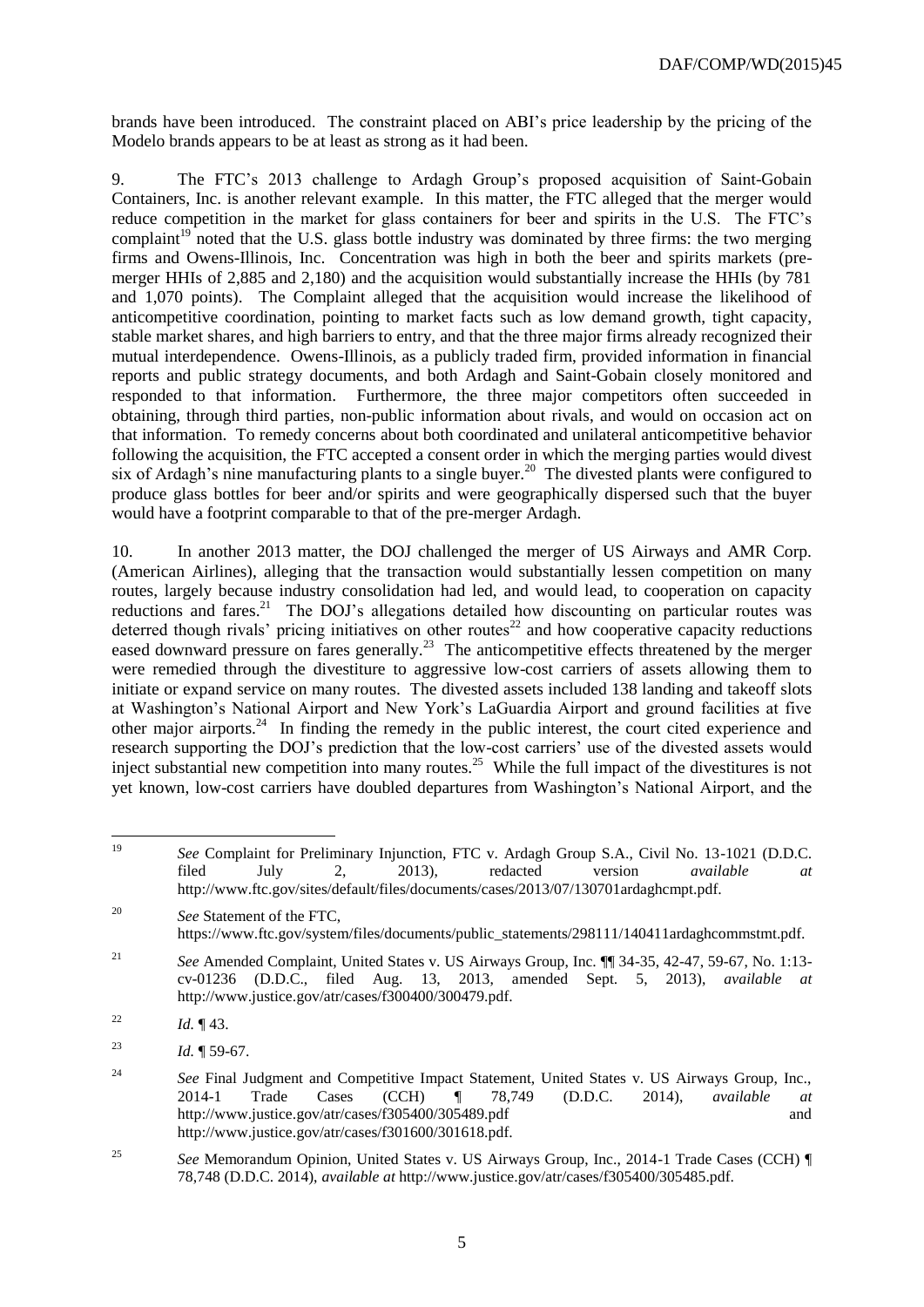total available seats have increased significantly. Low-cost carriers also have increased their service at New York's LaGuardia Airport and several of the airports at which ground facilities were divested.

11. The FTC's challenge of the CCC Information Services/Mitchell International Inc. merger provides additional illustration of the Commission alleging increased incentives for post-merger coordination in concentrated industries. In November 2008, the FTC issued an Administrative Complaint and filed suit in federal court to block the transaction. The Commission alleged the merger would hinder competition in the market for electronic systems used to estimate the cost of collision repairs and the market for software systems used to value totally destroyed passenger vehicles. According to the FTC's complaint, the merger of CCC and Mitchell would eliminate head-to-head competition between the companies and the post-merger market share of the company would be far more than half of the sales in these two product markets. It was also alleged that the merger would facilitate coordination between the remaining two competitors, CCC/Mitchell and Audatex.<sup>26</sup> On March 9, 2009, the U.S. District Court for the District of Columbia granted a preliminary injunction preventing the parties from consummating the transaction pending a full administrative trial on the merits.<sup>27</sup> The Court's decision discusses at length the potential of post-merger coordination. While the Court found that the products were somewhat differentiated and that pricing was shrouded, it also found there were few incentives for the post-merger firms to engage in healthy competition in a highly concentrated market, with stable market shares, low growth rates and significant barriers to entry. On March 13, 2009, following the respondents' announcement that they decided not to proceed with the proposed merger, the FTC dismissed the Administrative Complaint.

# **2. Use of Statutory Review Authority and Competition Advocacy to Promote Competitive Market Structure**

12. As a key part of their missions, DOJ and FTC seek to promote competition in sectors of the economy that are subject to regulation and/or oligopolistic market structure. These sectors include federally regulated industries, such as communications, banking, agriculture, securities, transportation, and energy, as well as state or locally regulated industries, such as insurance, housing, health care, public utilities, professional and occupational licensing, certain aspects of banking, and real estate. The Agencies' advocacy work includes participation on Executive Branch policy-making task forces, preparation of comments and testimony on legislative initiatives, and participation in regulatory agency proceedings. The Agencies' advocacy work over the years have been a key part of efforts leading to substantial deregulation in a wide number of industries including motor carriers (road freight transport), airlines, telecommunications, electric power, and natural gas pipelines.

13. The DOJ has engaged in competition advocacy with regulatory agencies responsible for industries such as airlines and telecommunications. It has advised the Federal Aviation Administration on the allocation of landing and take-off slots at congested airports in Chicago, New York, and Washington. Furthermore, the DOJ recommended the adoption of market-based principles, such as auctioning slots to the highest bidder, to enhance the efficiency of slot allocation and to promote competition.<sup>28</sup> In telecommunications, the DOJ has advised the Federal Communications

<sup>26</sup> <sup>26</sup> *See* Administrative Complaint, In re CCC Holdings Inc., FTC Dkt. No. 9334 (Nov. 25, 2008), *available at* https://www.ftc.gov/sites/default/files/documents/cases/2008/11/081125cccmitchelladmincmpt.pdf; Complaint for a Temporary Restraining Order and Preliminary Injunction, Civil No. 08-2043 (D.D.C. filed Nov. 26, 2008), *available at* https://www.ftc.gov/system/files/documents/cases/081126ccccmplt.pdf.

<sup>&</sup>lt;sup>27</sup> FTC v. CCC Holdings Inc., 605 F. Supp. 2d 26 (2009).

<sup>28</sup> *See* Reply Comments of the United States Department of Justice, Notice of Petition for Waiver of the Terms of the Order Limiting Scheduled Operations at LaGuardia Airport and Solicitation of Comments on Grant of Petition with Conditions, Docket No. FAA-2010-0109 (Apr. 5, 2010), *available at* http://www.justice.gov/atr/public/comments/257467.pdf; Comments of the United States Department of Justice, Notice of Petition for Waiver of the Terms of the Order Limiting Scheduled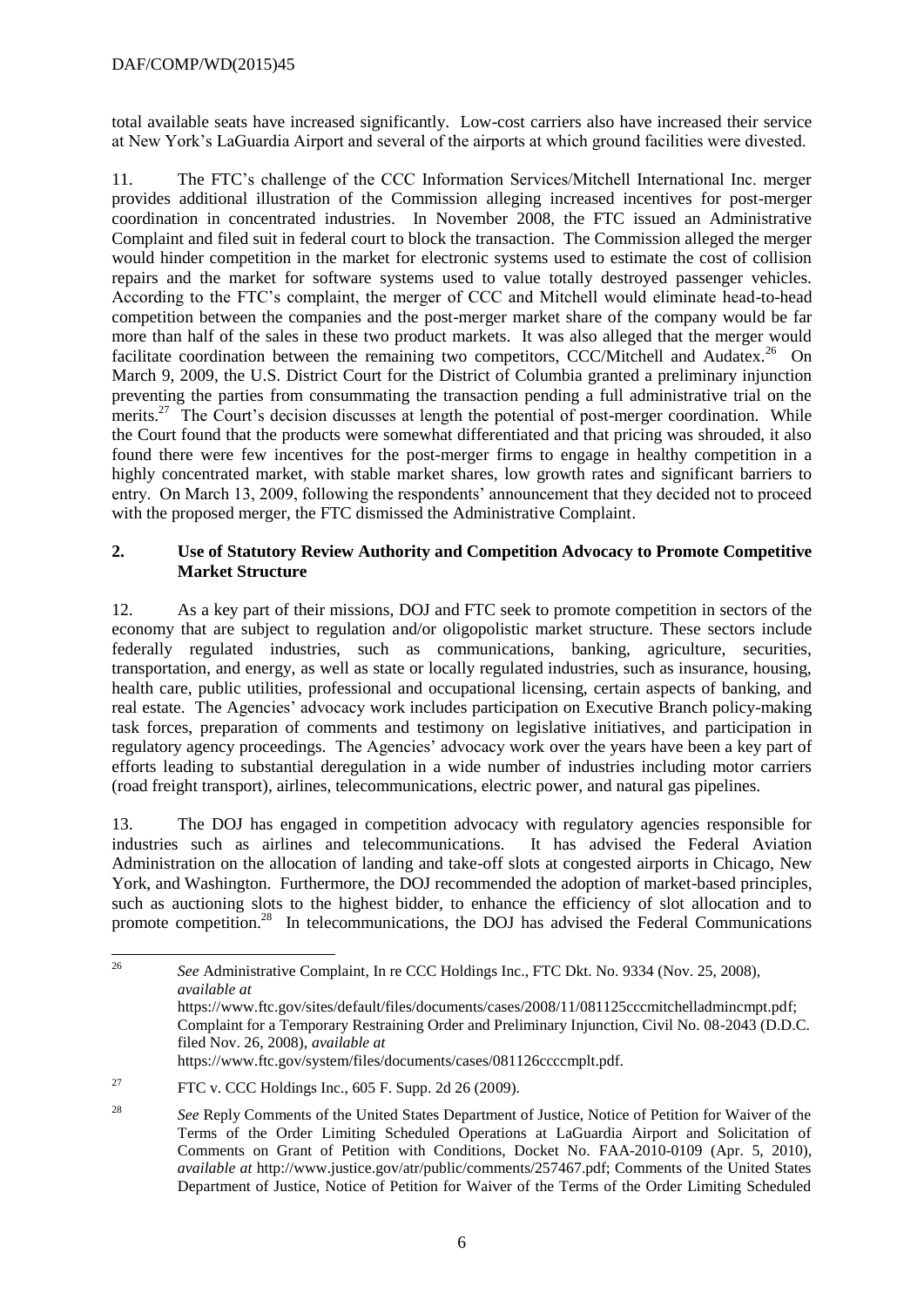Commission ("FCC") on how best to allocate radio spectrum in keeping with its statutory objective of "promoting economic opportunity and competition and ensuring that new and innovative technologies are readily accessible to the American people by avoiding excessive concentration of licenses."<sup>29</sup> The DOJ publicly advised the FCC to take certain steps to assure that small competitors get the spectrum they need to be successful.<sup>30</sup>

14. In a few industries, the United States government controls scarce rights or resources essential to competition. The DOJ advises the responsible agencies on general policies for allocating the rights or resources to promote competitive market structure, often in consultation with the FTC. For example, the U.S. government owns the rights to substantial coal and petroleum resources, leases to which are issued by bureaus within the Department of the Interior. The Bureau of Ocean Energy Management is responsible for rights to explore and develop petroleum resources on the Outer Continental Shelf.<sup>31</sup> Before acceptance of bids in each lease sale, the DOJ, in consultation with the FTC, may review "the likely effects the issuance of such leases would have on competition," and a lease issuance can be denied on the basis that it "may create or maintain a situation inconsistent with the antitrust laws."<sup>32</sup> The Bureau of Land Management has similar responsibilities with respect to leasing the coal resources owned by the U.S. government in western states. Before a coal lease is issued, the proposed lease is referred to the DOJ for a determination of whether issuance of the "lease would create or maintain a situation inconsistent with the antitrust laws."<sup>33</sup> The DOJ announced in 1978 a policy of finding prima facie inconsistency with the antitrust laws whenever the lessee would have more than 15% of the uncommitted non-federal reserves in the relevant market.<sup>34</sup> Application of this standard has gone a long way toward maintaining a competitive market structure in the western U.S. coal markets.

15. In some industries, market supply may be constrained by state government regulatory practices. The FTC often comments to state legislatures on how proposed state laws or regulations could buttress oligopoly market structures by restricting entry. For example, FTC staff has focused on

-

Operations at LaGuardia Airport and Solicitation of Comments on Grant of Petition with Conditions, Docket No. FAA-2010-0109 (Mar. 24, 2010), *available at* http://www.justice.gov/atr/public/comments/257463.pdf; Comments of the United States Department of Justice, Congestion and Delay Reduction at Chicago O'Hare International Airport, Docket No. FAA-2005-20704 (May 24, 2005), *available at* http://www.justice.gov/atr/public/comments/11398.pdf; Comments of the United States Department of Justice, Notice of Alternative Policy Options for Managing Capacity at LaGuardia Airport and Proposed Extension of Lottery Allocation, Docket No. FAA-2001-9854 (June 20, 2002), *available at* http://www.justice.gov/atr/public/comments/11398.pdf. *See also* W. Tom Whalen et al., A Solution to Airport Delays, *Regulation*, Spring 2008, at 30 (arguing that market-based slot allocation would reduce passenger delays as well as promote competition).

<sup>&</sup>lt;sup>29</sup> 47 U.S.C. § 309(j)(3)(B).

<sup>&</sup>lt;sup>30</sup> *See* Letter from William J. Baer to Marlene H. Dorth, Secretary, Federal Communications Commission, Re: Policies Regarding Mobil Spectrum Holdings, WT Docket No. 12-269 (May 14, 2014), *available at* http://www.justice.gov/atr/public/comments/305961.pdf; *Ex Parte* Submission of the United States department of Justice, In the Matter of Policies Regarding Mobil Spectrum Holdings, WT Docket No. 12-269 (April 11, 2013), *available at* http://www.justice.gov/atr/public/comments/295780.pdf.

<sup>31</sup> *See generally* Bureau of Ocean Energy Management, Oil and Gas Leasing on the Outer Continental Shelf, http://www.boem.gov/uploadedFiles/BOEM/Oil\_and\_Gas\_Energy\_Program/Leasing/5BOEMRE\_Le asing101.pdf.

 $32$  43 U.S.C. § 1337(c).

 $33$  30 U.S.C. § 184(*l*)(2).

<sup>34</sup> *See Competition in the Coal Industry*, Report of the U.S. Department of Justice Pursuant to Section 8 of the Federal Coal Leasing Amendments Act of 1975, at 86-92 (May 1978).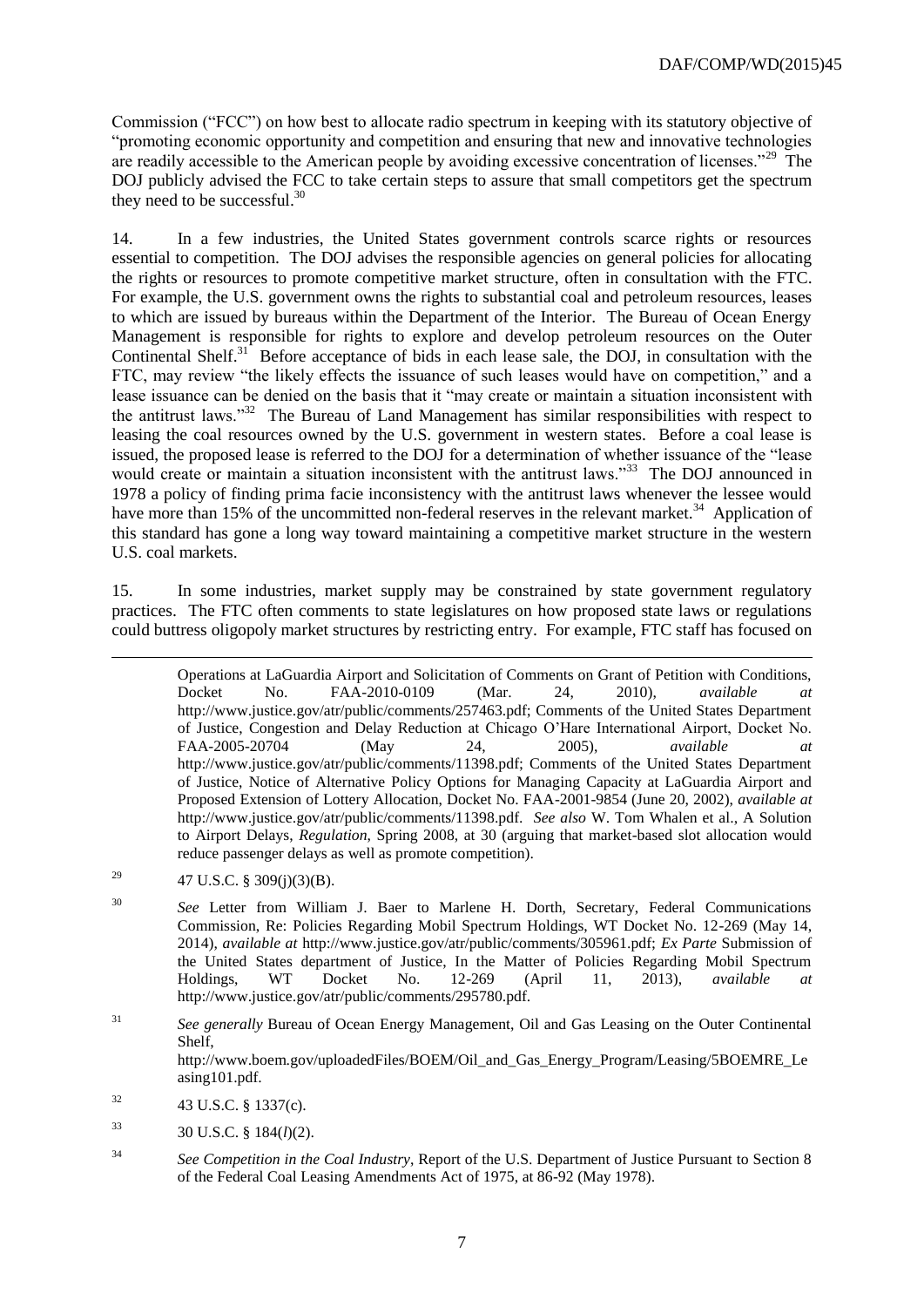certain laws and regulations, called scope-of-practice laws, that restrict the set of providers who can supply particular services. Many states have considered regulations that distinguish between the services that can only be performed by physicians and services that can also be provided by other trained medical professionals, such as advanced practice registered nurses, who are nurses with advanced degrees. While recognizing that service provision by unqualified individuals would raise valid safety concerns, the FTC has repeatedly emphasized that regulations preventing qualified professionals from providing healthcare services can unnecessarily restrict access to healthcare by restricting supply and increase costs due to diminished competition.<sup>3</sup>

16. The Agencies have been especially active in real estate. New competition can significantly reduce costs incurred by home buyers and sellers, but state regulatory practices often block this competition. The Agencies have brought a few enforcement actions<sup>36</sup> and provided comments to many state governments.<sup>37</sup>

### **3. Enforcement against Conduct Facilitating the Exercise of Market Power**

17. While enforcement examples above focus on the Agencies' use of merger enforcement to maintain competitive markets, civil non-merger enforcement may be used to stop activities that make tacit or explicit collusion easier and more likely to occur. In appropriate circumstances, the Agencies will challenge conduct facilitating the exercise of market power.

18. One example is the *Airline Tariff Publishing Co.* case. ATP was a central repository for airline fares. But the airlines did not post only fares actually available to travelers. One carrier would propose a fare increase for a particular route, and another would match or propose an alternative increase, all without offering to sell tickets at the proposed fares. Footnotes attached to proposed fares sometimes were used to link fares between routes. Through this system, one carrier would threaten to cut its fare on a particular route in retaliation for another's fare cut on a different route. A carrier also would offer to raise its fare on a particular route as an inducement to a rival for going along with a fare increase on a linked route. In 1992, the Department of Justice filed a complaint under Section 1 of the Sherman Act.<sup>38</sup> The Department alleged both that the airlines unlawfully agreed to operate ATP in a manner facilitating fare coordination, and that the airlines unlawfully agreed on fares. The case was settled by a consent decree barring, among other things, posting fares not actually available to travelers.<sup>39</sup>

<sup>35</sup> <sup>35</sup> For a summary of these FTC staff recommendations, see FTC, Policy Perspectives: Competition and the Regulation of Advanced Practice Nurses, *available at* http://www.ftc.gov/ system/files/documents/reports/policyperspectives-competition-regulation-advanced-practicenurses/ 140307aprnpolicypaper.pdf.

<sup>36</sup> For details on the DOJ's enforcement actions, see [http://www.justice.gov/atr/public/](http://www.justice.gov/‌atr/public/‌real_estate/enforce.‌html) real estate/enforce.html. For information on FTC enforcement actions, see [https://www.ftc.gov/news-events/media-resources/mergers-and-competition/real-estate-competition.](https://www.ftc.gov/news-events/media-resources/mergers-and-competition/real-estate-competition)

<sup>37</sup> *See,* e.g., Joint DOJ/FTC comments to Rhode Island House of Representatives on proposed legislation requiring lawyers to represent buyers in real estate closings (March 29, 2002), *available at* [http://www.justice.gov/atr/public/comments/10905.htm.](http://www.justice.gov/atr/public/comments/10905.htm)

<sup>38</sup> United States v. Airline Tariff Publ'g Co., No. 92-2852 (D.D.C., filed Dec. 21, 1992), *available at* http://www.justice.gov/atr/cases/f4700/4796.pdf.

<sup>&</sup>lt;sup>39</sup> United States v. Airline Tariff Publ'g Co., 1994-2 Trade Cases (CCH) ¶ 70,687 (D.D.C. 1994) (final judgment), *available at* http://www.justice.gov/atr/cases/f4800/4801.pdf; United States v. Airline Tariff Publishing Co., Competitive Impact Statement, 59 *Federal Register* 15,225 (Mar. 31, 1994), *available at* [http://www.justice.gov/atr/cases/f4800/4800.pdf.](http://www.justice.gov/atr/cases/f4800/4800.pdf)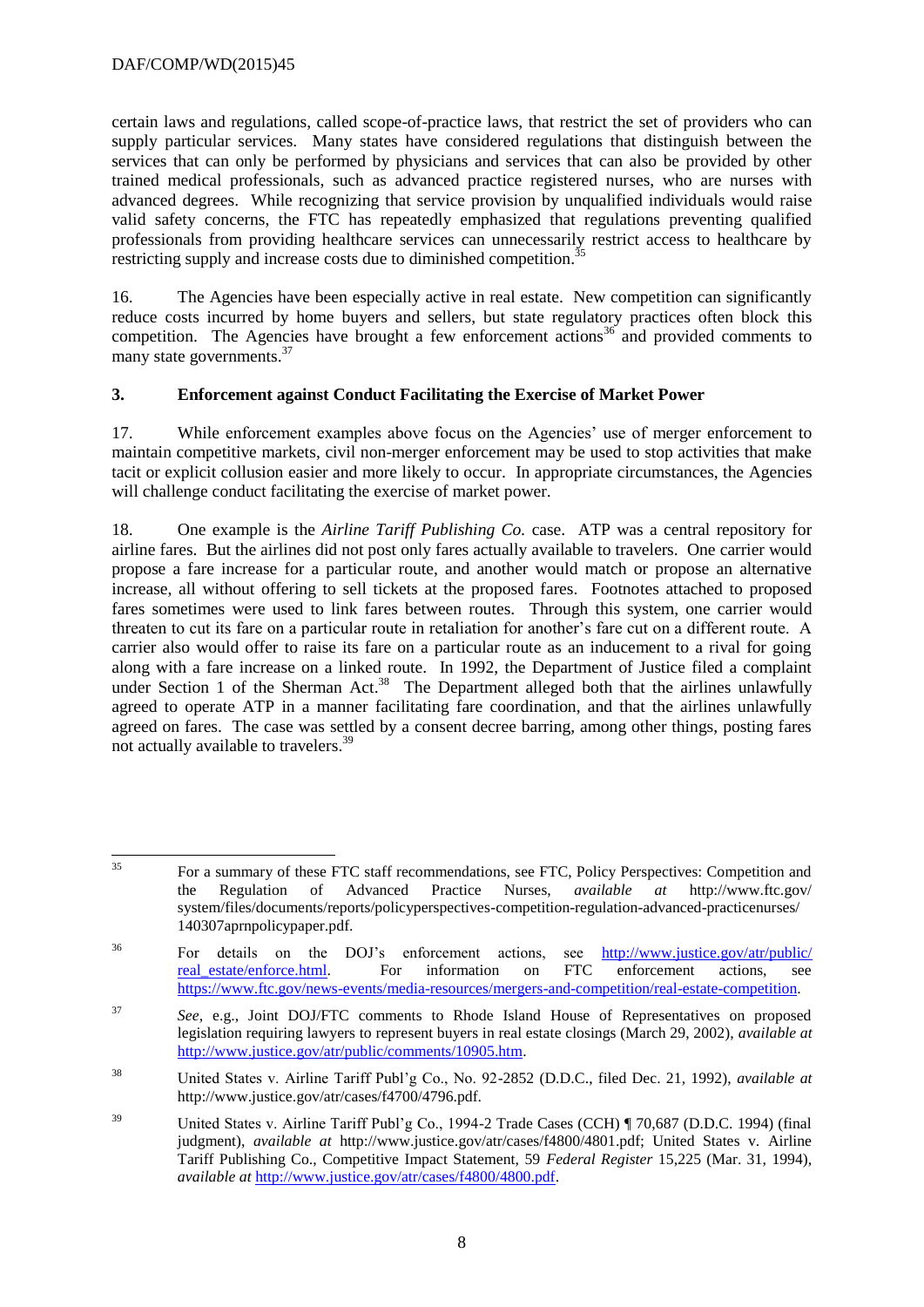19. An example of anticompetitive information-sharing among competitors is the FTC's case against the National Association of Music Merchants (NAMM).<sup>40</sup> In this matter, the FTC challenged the trade association's rules, which enabled and encouraged its members to exchange competitively sensitive price information, thereby enhancing opportunities for members to coordinate price increases. A key aspect of the FTC's consent order resolving the matter involved barring NAMM from coordinating the exchange of price information and certain discussions concerning conditions of sale among musical instrument manufacturers and dealers.<sup>41</sup>

20. Another case arose from a Federal Communication Commission auction for licenses for broadband radio spectrum used for personal communications services. Licenses were simultaneously auctioned in 493 geographic areas, called "Basic Trading Areas" or BTAs, each assigned a three-digit code. The auction was conducted in rounds, and in each round bidders could not only place bids but also could withdraw bids. The auction continued until a round passed with no new high bids, requiring 276 rounds in all. This format allowed bids to be used to communicate and coordinate: In order to induce a rival to drop out in BTA 444, one bidder first submitted, then withdrew, new high bids in two other BTAs in which the rival had been the high bidder. Those new high bids ended in the digits 444. The rival ceased bidding in BTA 444, and the first bidder submitted bids less than those of the rival in the two other BTAs. The Department of Justice filed three civil cases charging collusion in the auction.<sup>42</sup> The cases were settled by consent decrees prohibiting both unlawful bidding agreements and the sort of signaling that led to the agreements.<sup>43</sup>

21. Firms in oligopoly industries sometimes attempt actual price fixing. An invitation to collude that is not accepted has no redeeming feature and creates a substantial risk of anticompetitive behavior. Although unaccepted invitations to collude cannot be challenged under Section 1 of the Sherman Act,<sup>44</sup> they can be challenged under Section 5 of the FTC Act as an "unfair method of competition." The FTC has brought a number of those cases when such an invitation has not been accepted.<sup>45</sup> For example, in 2014, the FTC settled cases alleging that two online UPC barcode

 $40\,$ <sup>40</sup> FTC, Press Release, "National Association of Music Merchants Settles FTC Charges of Illegally Restraining Competition ," March 4, 2009, *available at* [https://www.ftc.gov/news-events/press](https://www.ftc.gov/news-events/press-releases/2009/03/national-association-music-merchants-settles-ftc-charges)[releases/2009/03/national-association-music-merchants-settles-ftc-charges.](https://www.ftc.gov/news-events/press-releases/2009/03/national-association-music-merchants-settles-ftc-charges)

<sup>41</sup> *See* Decision and Order, *available at*  [https://www.ftc.gov/sites/default/files/documents/cases/2009/04/090410nammdo.pdf.](https://www.ftc.gov/sites/default/files/documents/cases/2009/04/090410nammdo.pdf)

<sup>&</sup>lt;sup>42</sup> United States v. Omnipoint Corp., No. 1:98CV02750 (D.D.C. Nov. 10, 1998); United States v. Mercury PCS II L.L.C., No. 1:98CV02751 (D.D.C. Nov. 10, 1998); United States v. 21st Century Bidding Corp., No. 1:98CV02752 (D.D.C. Nov. 10, 1998).

<sup>43</sup> *See* Final Judgment and Competitive Impact Statement, United States v. Mercury PCS II L.L.C., 1999-2 Trade Cases (CCH) ¶ 72,707 (D.D.C. 1999), *available at* http://www.justice.gov/atr/cases/f2000/2069.pdf and http://www.justice.gov/atr/cases/f2000/2063.htm; Final Judgment and Competitive Impact Statement, United States v. 21st Century Bidding Corp., 1999-1 Trade Cases (CCH) ¶ 72,473 (D.D.C. 1999), *available at* http://www.justice.gov/atr/cases/f2000/2073.htm and http://www.justice.gov/atr/cases/f2000/2072.pdf; Final Judgment and Competitive Impact Statement, United States v. Omnipoint Corp., 1999-1 Trade Cases (CCH) ¶ 72,472 (D.D.C. 1999), *available at* http://www.justice.gov/atr/cases/f2000/2065.pdf and http://www.justice.gov/atr/cases/f2000/2066.pdf.

<sup>44</sup> A challenge under Section 2 of the Sherman Act as an attempt to monopolize is possible when the acceptance of an invitation to collude would create "joint monopoly power." *See* United States v. American Airlines, Inc., 743 F.2d 1114 (5th Cir. 1984).

<sup>45</sup> *See e.g.*, In re U-Haul International, Inc., FTC File No. 0810157 (July 20, 2010), *available at* https://www.ftc.gov/enforcement/cases-proceedings/081-0157/u-haul-international-inc-amercomatter; Decision and Order, In re Valassis Communications, Inc., FTC File No. 0510008, FTC Docket No. C-4160 (Apr. 28, 2006), *available at* https://www.ftc.gov/enforcement/casesproceedings/0510008/valassis-communications-inc-matter; In re Stone Container Corp., FTC File No.